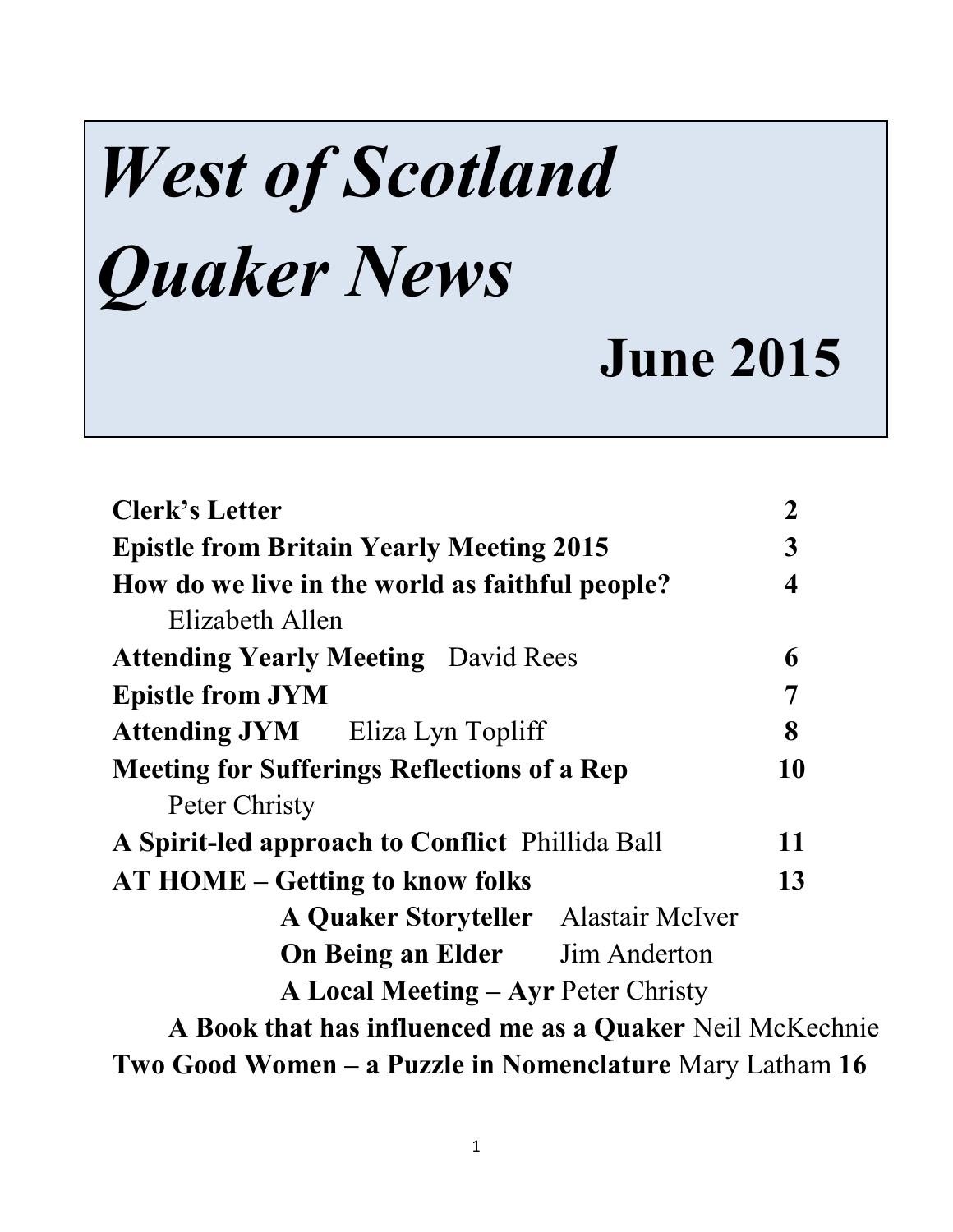#### **Clerk's Letter**

*Yearly Meeting is the annual assembly and ultimate decision making body of Quakers in Britain. This year over 1000 of us gathered in London in early May. Several West Scotland Friends were there, including Mary Alice Mansell on the group that wrote the epistle to 'all Friends everywhere' which was read out all over Britain the following Sunday (and is found elsewhere in these pages).*

*We were evident in other ways – of the three extracts of testimonies to the grace of God in the lives of deceased Friends that were read out during the long weekend, two were West Scotland Friends. The Arrangements Committee choses these to illustrate a theme of the business. We reflected therefore that 'Billy Johnstone came into contact with the Society of Friends when he was considering how he might bring the whole of his life into unity with his strong Christian belief.' This year Agenda Committee gave us a lot of time for the main theme: 'Living out our faith in the world'. They'd received our Area Meeting minute on this beforehand. The theme will run for three years, to give us all time to work things through. Elizabeth Allen, well known to many of us, introduced the subject well, reminding Friends that 'we are one people, who hope to be led by the Spirit. We are all activists and we are all worshippers'. We cannot avoid our spiritual loving concerns from being political. She explained that Friends in session would test their leadings and witness to them in discernment. It was this faithful testing, she said, that 'distinguishes authentic Quaker work from that done by the many organisations which seek to alleviate the pain and suffering in our world today.'* 

*I was also impressed by her assertion that we require transformational change rather than a revolutionary one. This was illustrated in a Friends' ministry in the open session. Anger can be justified, but we must use it carefully. She spoke of how Samson used his self-righteous anger to bring down the pillars in the temple and destroying all, including himself. The clue was also in the testimony read at the start of the session. 'Gwen had chosen Billy's favourite Beatles' song to be played as we left [the memorial meeting]. The song was "All you Need is Love". No one moved, and it became part of the meeting, encapsulating as it did the gift that Billy personified for those who knew him.' We must do everything we do in love.*

**Michael Hutchinson, Glasgow Meeting**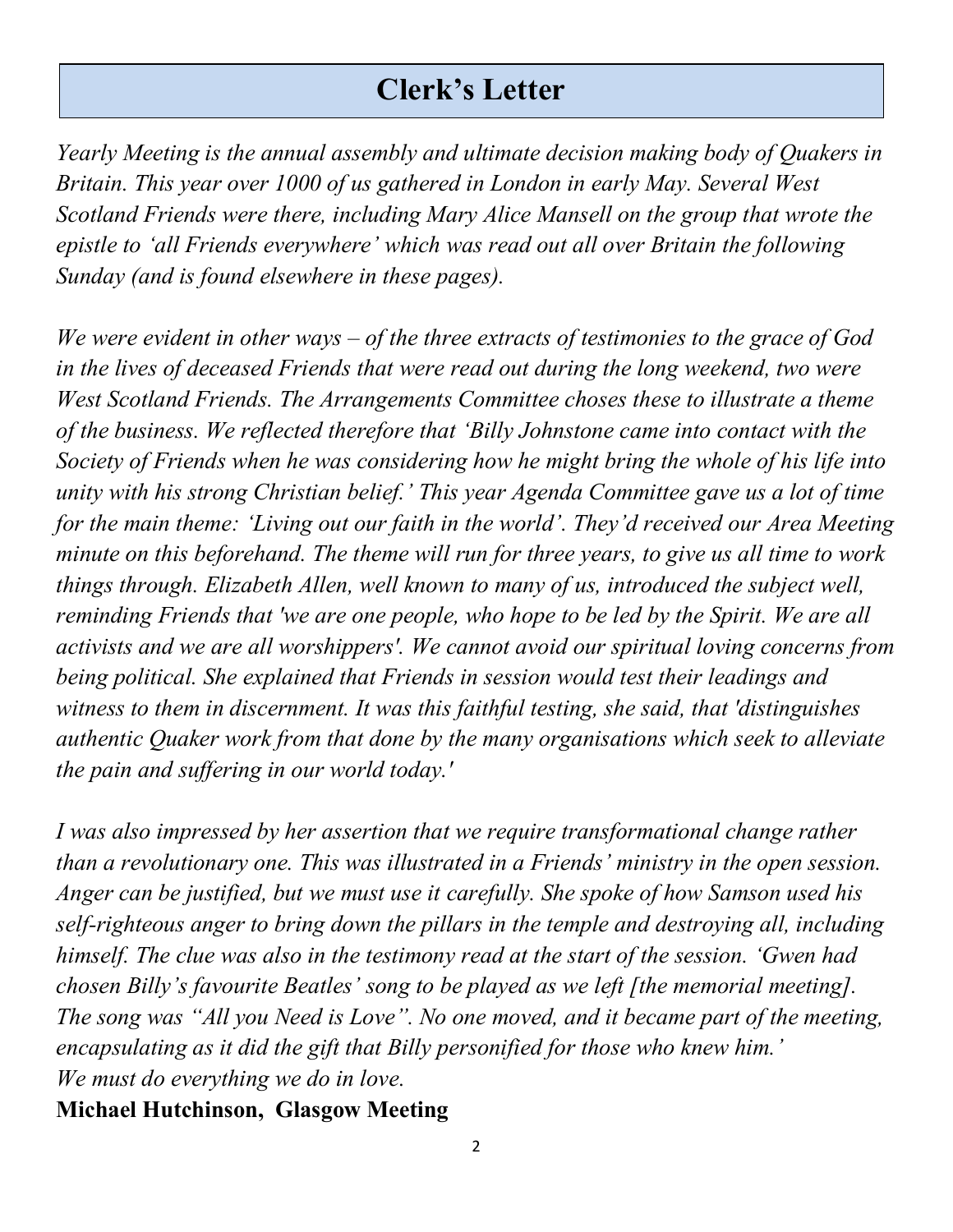#### **Epistle from Britain Yearly Meeting** Held at Friends House, London on 1-4 May 2015

Loving Greetings to Friends everywhere**,**

We have come together with joy, seeing one another's faces and hearing one another more clearly in our new light-filled Meeting House. We have begun a three-year exploration on how we live out our faith in the world. At this particular time with its pressing challenges, we are called to work to identify and understand the root causes of social and economic injustice on our threatened planet. In the face of so much that is wrong in society locally, nationally and globally we need to see beyond despair and find a way 'to turn the world the right way up again'. We are complicit. What do we do about it?

We need to rethink what needs to grow in the world and what does not. Are we as individuals prepared to make uncomfortable changes to our own lifestyles and work towards a new economic system which may be at greater expense to ourselves?

As Meetings are we giving proper consideration to how we use our resources?

Today in our minutes we have said 'As a yearly meeting we are restless to take corporate action to change the unequal, unjust world in which we live. We are also called to be a community of Friends as a yearly meeting, pushed towards the important things we can only do together. We have a body of experience we can draw on and maintain. We are in this for the long haul.' This is what love requires of us.

In the Children and Young People's programme the response this weekend when faced with the problem of inequality has been far from despair. Instead the response is 'here's how I know I can help and what else can I do?' We are reminded that willingness to act on what we are individually passionate about is foremost to any movement forward. We must ask the awkward questions and object strongly and intuitively when things are unfair and unjust.

Quaker meetings grounded in worship and loving tenderness can work together to transform our own lives and respond to injustice, poverty and the need for sustainability locally, nationally and internationally.

We are not alone. Others in churches, faith groups, and in wider society, share our vision that the world needs to change. Quaker organisations are already doing much on our behalf: with better financial support more could be achieved. This is a challenge that Friends in Britain need to address.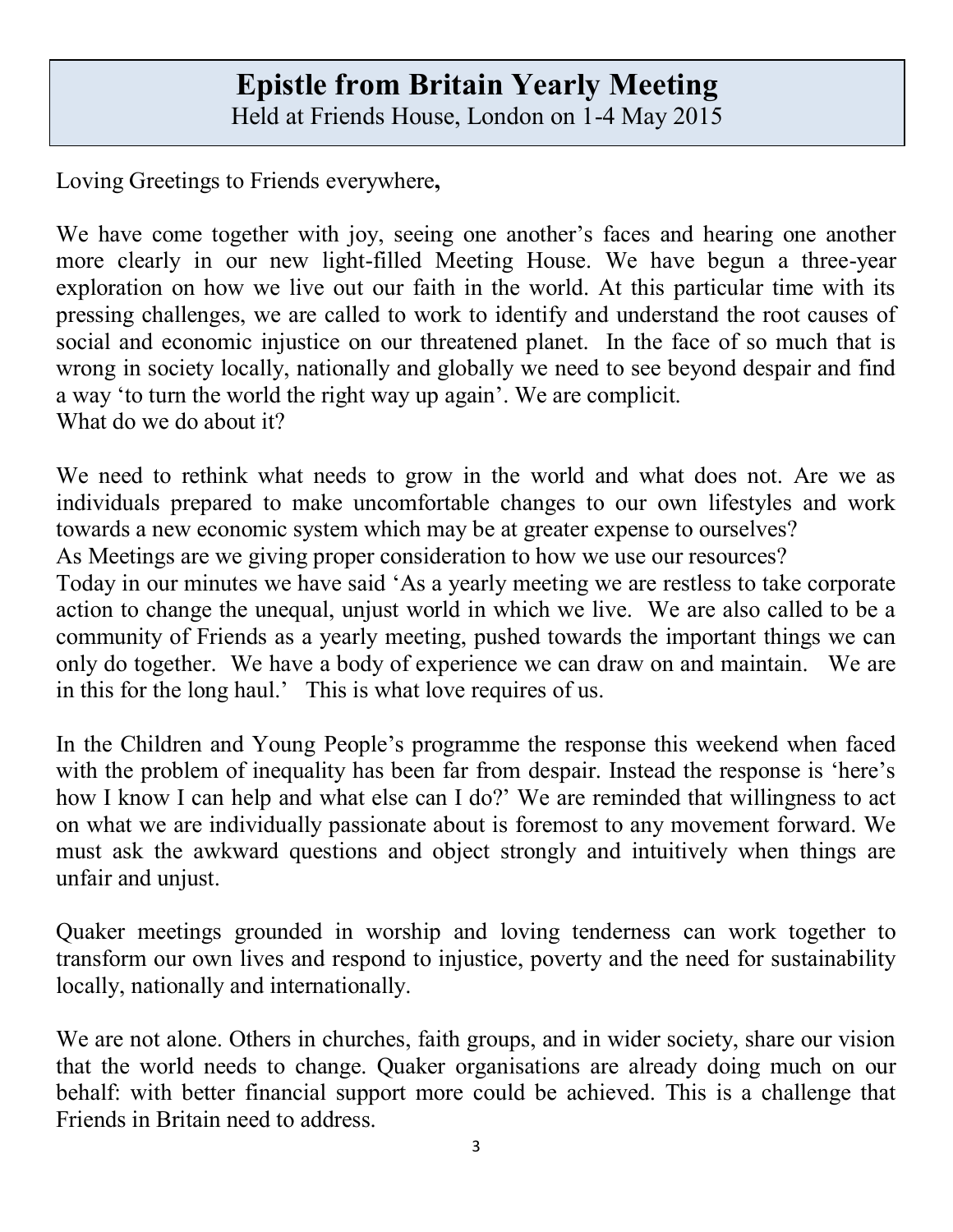The Swarthmore Lecturer, speaking on faith, power and peace, reminded us that deep faith is our source of courage and that our power lies in our willingness to be vulnerable in the face of violence and injustice. We also need to recognise power as an obligation of service, not a right to dominate. The light which pushes us to act is the same light that pushes our Friends in other parts of the world. In ministry, we have been reminded of our Friends in Africa, who in recent years have transformed suffering into a force for social change and our Nepalese Friends who are showing such resilience in their current struggle to support their stricken society.

'Compassion means suffering with.' If we believe in the light within everyone, doing nothing is not an option. As Quakers we know from experience that we can and do influence social and political change. We should not be complacent. Faithful attention to our leadings, worship and discernment will lead us to find the right way. We can't do everything, but we can all do something.

'Live up to the light thou hast and more will be granted thee.' (Quaker Faith and Practice 26.04)

> Signed in and on behalf of Britain Yearly Meeting Chris Skidmore Chris Sted Clerk

#### **How do we live in the world as a faithful people?** Elizabeth Allen

That is the question we began to explore at Yearly Meeting. We reminded ourselves that our testimony is the living out of our faith, and not a form of words and that we have developed processes of discernment for testing our leadings so that when we are clear about what we are being led to do, we can act together as one people.

In our gathered Meetings and in our active lives what is the Spirit revealing to us about our society and our world? At Yearly Meeting Gathering in Bath, introducing the session on 'What would the world be like if we lived our testimonies?' Yan Arriens said,*"Ours is a world – especially in the West – in which our spiritual foundation is often lost, to be*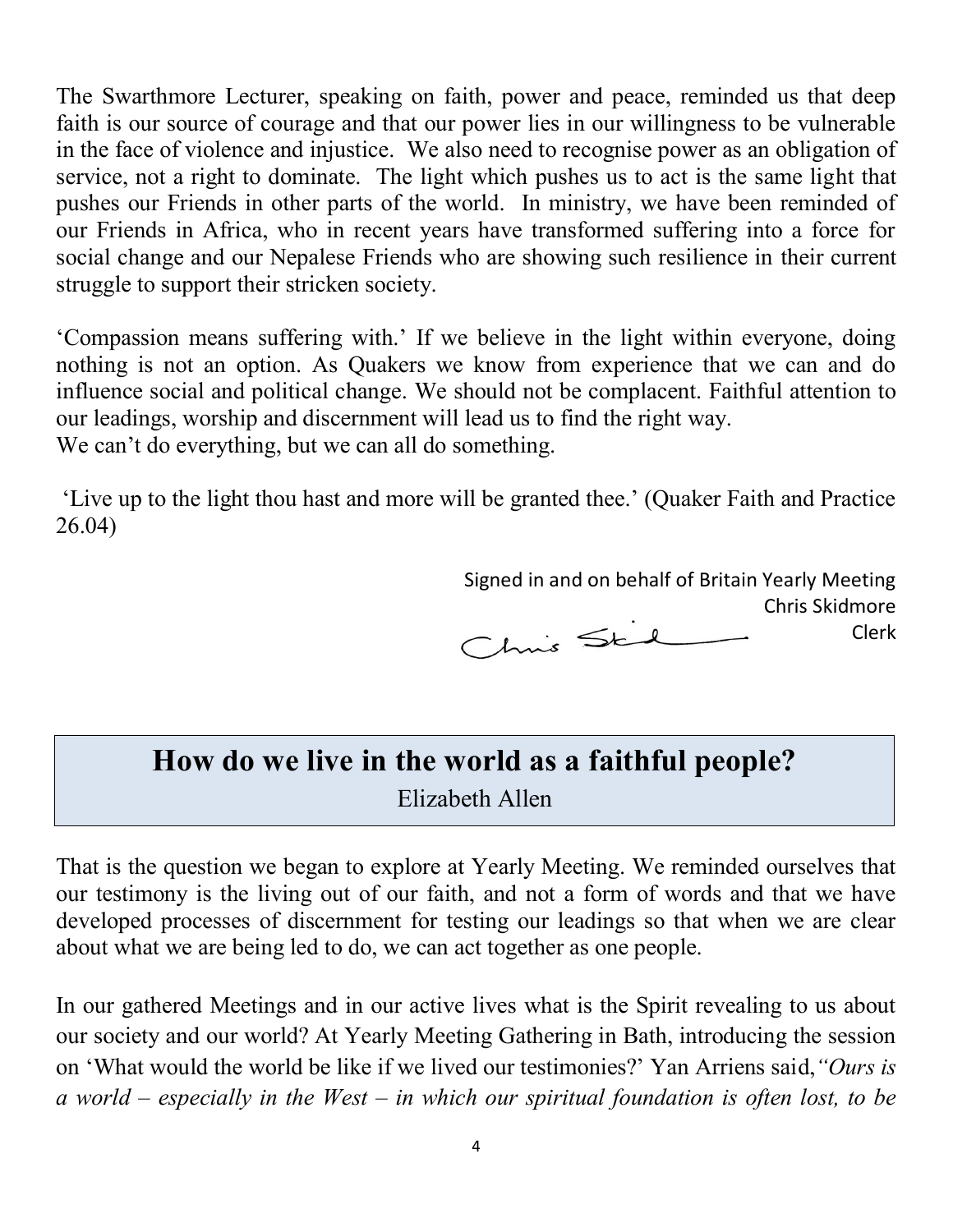*supplanted instead by individualism and materialism. What is needed is a deep spiritual connectedness not just with our fellow human beings, but also with the world around us. Once, traditional communities had an intimate sense of connection with their physical surroundings. Now, we all too often approach the world around us instrumentally, as something to gratify our needs and wants. We may in the process destroy the world as we know it."*

During worship sessions at Yearly Meeting this year, we listened to one another prayerfully. We are distressed by the inequalities and the suffering in society. Much of what is good and beautiful and true in the world is being trashed by those who know no better but who hold the power. This domination is wrong and needs to be challenged. It is damaging, to people, to the riches of the world we often call resources, and to the planet itself. It damages those who dominate as well as those who are dominated.

How are we led to live our testimony and hold firm to its source in faith in a world where our current political and economic systems recognise and encourage the selfish, competitive, greedy part of the human condition and where we see systemic injustice and increasing inequality? There is much living witness to alleviate the pain in the world: campaigning against inequality; working in food banks; protesting against degradation of the environment; global and local peacebuilding. The work on individual issues is important and needs to continue but are our concerns inextricably linked? By asking the question 'What brings about these ills?' might we unearth the same root causes? We explored whether we were being led, indeed pushed to go further, dig deeper and look at the root causes of many of the ills in our society.

To help us move forward on this, Yearly Meeting suggested several measures, which could be taken by Friends and meetings to help them engage with the evil of social and economic injustice. Meeting for Sufferings was asked to take the work on social and economic justice forward and to co-ordinate the work of local and area meetings, who want to become involved.

We will also have the opportunity to continue this exploration at Yearly Meeting 2016 and Yearly Meeting Gathering 2017. Since 2012 Yearly Meeting non-required business has been organised in three-year themed arcs. 2014 was the final year of Yearly Meeting's exploration of 'What it means to be a Quaker today'. From 2015 to 2017, Yearly Meeting is exploring 'Living out our faith in the world'. Of course, not all the work can be done during Yearly Meetings. Between times we can all try to become involved, in whatever way we can.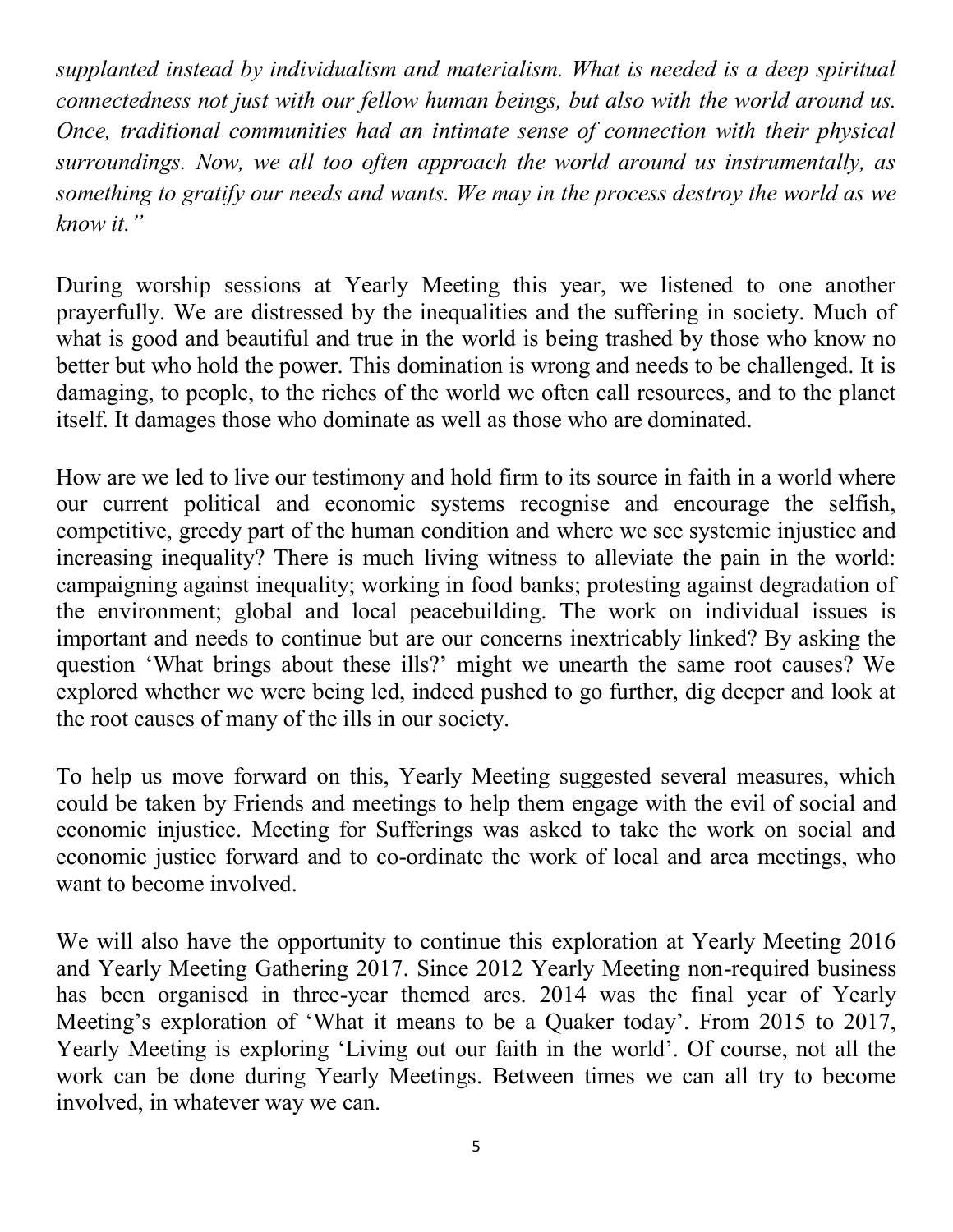#### **Attending Yearly Meeting - Some Impressions** David Rees

In my 24 years of membership (23 odd in South London and nearly a year in West Scotland) I had never attended Yearly Meeting in London before 2015. Having attended residential gatherings in Aberystwyth, York and Stirling, I had become acutely conscious of the opportunities I had let slip when Yearly Meeting was little more than an hour's journey away. The theme which had been chosen for the coming three YMs: *Living out our faith in the world,* was one which drew me specially. Having decided to go this year, I asked Rhiannon, Clerk of Croydon Meeting, to find out if anyone was prepared to put me up. A Friend whom I had not seen for some time modestly told me that I should likely be offered more comfortable accommodation elsewhere, but that I was more than welcome to stay with her and her partner if I chose. I did choose and am still trying to think of ways to repay them as they have firmly declined any recompense I have offered.

My experience of attending meetings for worship for business confers a dimension to membership which is otherwise missing. The first of the documents in advance of Yearly Meeting to be received concerns spiritual preparation. Coming to meeting with heart and mind prepared is one of the most valuable of all Quaker disciplines. This becomes almost palpable as silence descends on a crowded Large Meeting House when the Clerks enter at the start of a session.

I was impressed by the sensitivity and discernment of the Clerks, by the quality of all the presentations and most of the spoken ministry. One of the most difficult sessions, as might have been expected, was that dealing with proposed amendments to *Quaker faith & practice*. Agreement could not be reached on proposed changes to 3.27 concerning authority for public statements, and these had to be referred back to the Church Government Advisory Group of Meeting for Sufferings. Changes to Chapter 16 concerning Quaker marriage procedure gave rise to a certain amount of hair-splitting. It is ironical that notwithstanding our acknowledgement that words are inadequate as we try to discern the way forward in silence, we still allow words to create divisions amongst us.

I was partly drawn to YM by the "add-ons", the Salter Lecture, the Swarthmoor Lecture and the special interest group presentations which occur in the lunch and afternoon tea breaks. I suspect that other Friends are also drawn by these. I commend both Jude Kirton-Darling's and Diana Francis' lectures as worth studying. Two shorter presentations which I thought outstanding were on Trident, given by members of QPSW and Young Friends General Meeting, and on the treatment of British citizens of Austrian and German origin during the First World War, given by the Quaker Historical Society.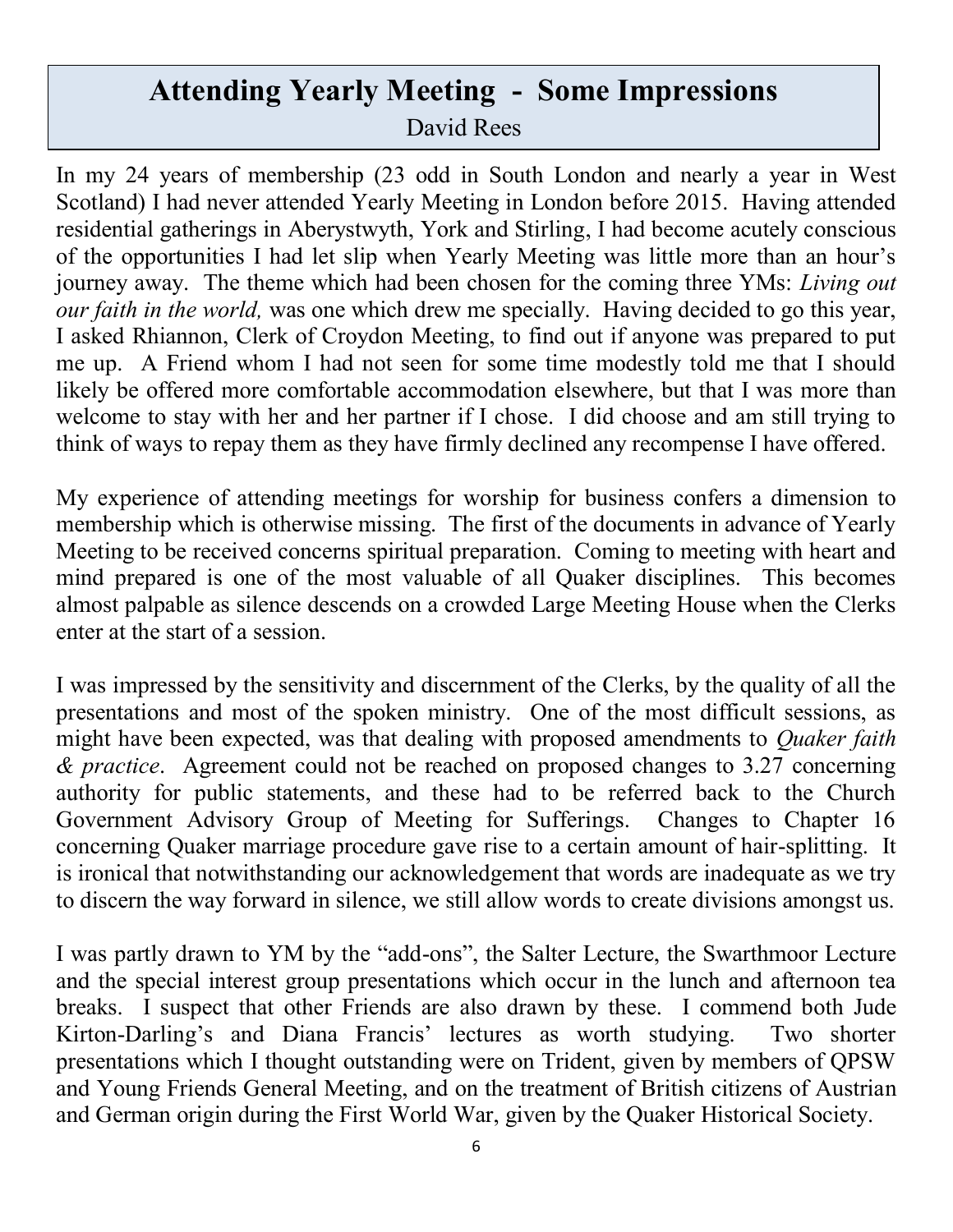#### **Epistle of Junior Yearly Meeting 2015** held at Lee Valley Youth Hostel, Cheshunt and Friends House, London 1-4

May, 2015

To all Friends everywhere,

From 1st – 4th May 2015, 51 young Quakers gathered at Lee Valley youth hostel to discuss the theme 'How do we as Quakers respond to injustice?' We valued the presence of two ecumenical representatives and two representatives from Sweden Yearly Meeting. We left behind the stresses and pressures of everyday life and created a welcoming atmosphere and a community with a warm heart. Social activities such as a ceilidh helped us to bond through fun and laughter, and worship sessions gave us an opportunity to share our spiritual journeys in a deep and creative way. We were able to support and uphold one another in learning, sharing, friendship and discovery.

This year's JYM (Junior Yearly Meeting) happened alongside BYM (Britain Yearly Meeting), held at Friends' House in London. Our theme was closely integrated with the BYM these, 'Living out our faith in the world', and we joined BYM on Saturday and Monday afternoon to integrate with the wider gathering of Friends.

Whilst at Friends House, we had a creative challenge which simulated injustice faced on a global scale and opened our eyes to the nature and scale of injustice, illustrating how some countries have many privileges and others have very few. This provided us with inspiration for the following session run by QPSW (Quaker Peace & Social Witness), in which we learned about pillars of power and discusses ways in which we can approach challenging injustice.

We enjoyed the Swarthmore Lecture, given by Diana Francis, which was presented in a human and relatable way and spoke to many of our participants. Diana encouraged us to remember the importance of our faith, which is a source of motivation and power that we can draw upon to help us as we respond to injustice. As a group of Friends, the precedence of the spirit above all is important. A lively and interesting talk from Sam Walton from QPSW taught us more about the global involvement if Quakers. We connected with the stories he shared and were encouraged by examples of positive change. We feel inspired to act in any way we are able, rather than ignoring injustice we see around us.

We are left with more questions than answers, and this inspires us to continue our journey of learning and discovery as we go back to our homes. We hope to draw strength from the experiences we have had and things we have learned at JYM.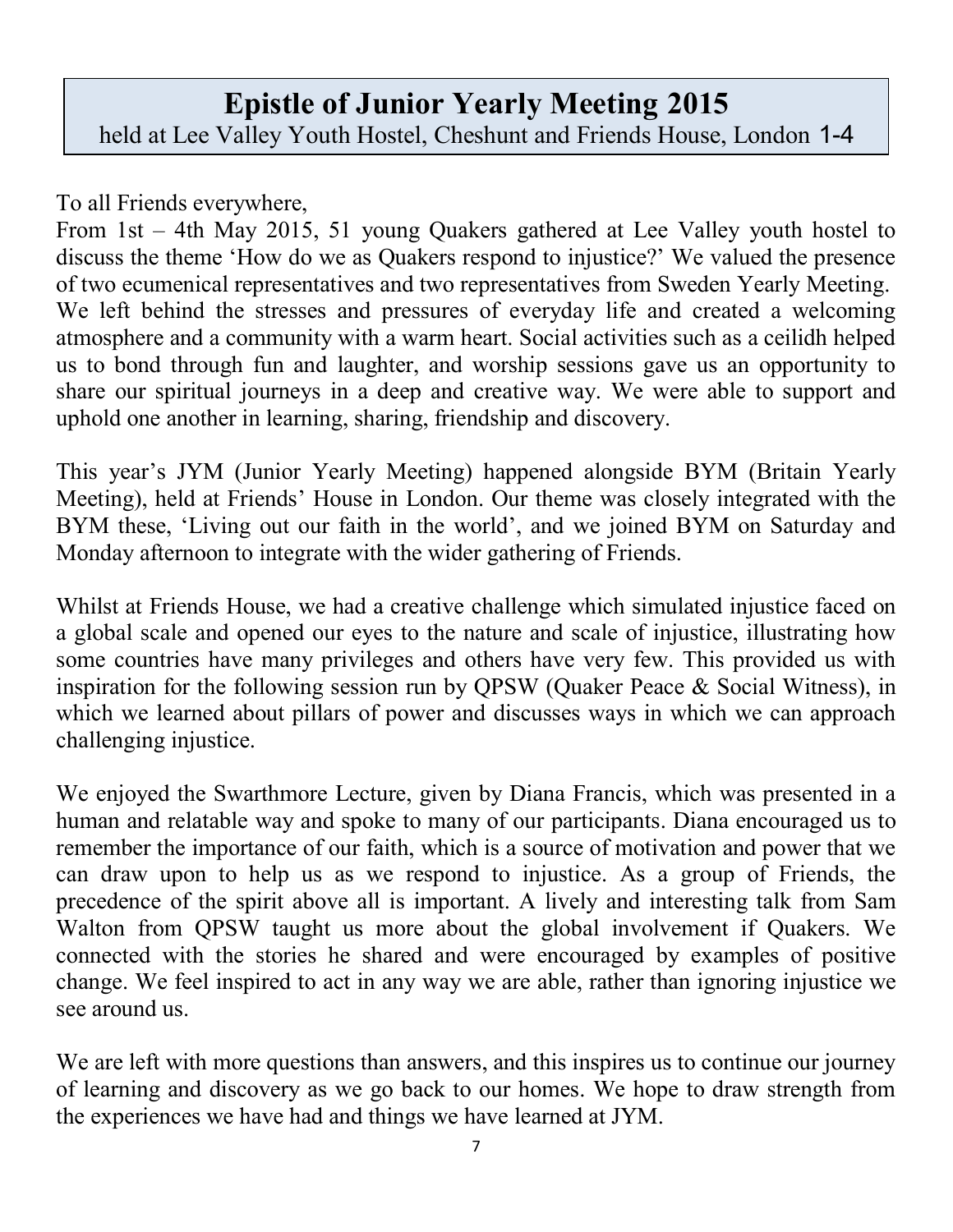Many of the sessions and discussions gave us a sense of empowerment, and the knowledge that it is possible for us to make a difference. We leave with a deeper understanding of the theme and the ways in which we can change the things that are important to us. We discussed the importance of identifying our own perceptions of injustice and starting with small changes. By addressing the things we have the power to change on a personal and local level, we are making an important step towards a more just community.

We found the event eye-opening, and it increased our understanding of injustice, affirming our determinations to make positive changes. Throughout the event we were reminded that every person is "Unique, precious, a child of God". **Signed on behalf of JYM 2015, Isaac Peat Oliver Morley** 

**Clerks**

### **Attending Junior Yearly Meeting 2015**

Eliza Lyn Topliff

As a self-proclaimed "cultivated Quaker", I headed to this year's Junior Yearly Meeting at Lee Valley Youth Hostel with admittedly lower than usual expectations. Used to the week long events, I had a gut feeling that a Friday night till Monday afternoon event was simply not going to be enough time to make real friends or get very far exploring the theme. 'How Can Quakers Respond to Injustice?' seemed so wide and ambiguous a topic that we couldn't even scratch the surface in the amount of time we had been given. However, not one to reject the offer of Quaker company, I made the journey and arrived Friday night to the warm welcome I have become accustomed to.

What I had been forgetting in the time between last year's JYM and this year's is that it is near impossible to kill the feeling of absolute community between Quakers, young and old. Arriving at the reception I was greeted with hugs and hellos from Quakers I have known for years and Quakers I had never before set eyes upon. 'Do you want food?' 'How was your journey?' 'Would you like me to show you to your room?' Before I had even sat down to eat I had spoken to friends and strangers alike (although I have long since accepted that there are no 'strangers' amongst Quakers), and it was almost as if we had never been apart.

One of the unforeseen bonuses of it being a smaller than usual JYM was that it made it easier to interact with almost everybody there. I was in a bedroom with three people I had never met before, one of whom had come all the way from Sweden, and I got to know them well as we chatted before bed or while getting ready in the morning. Base Groups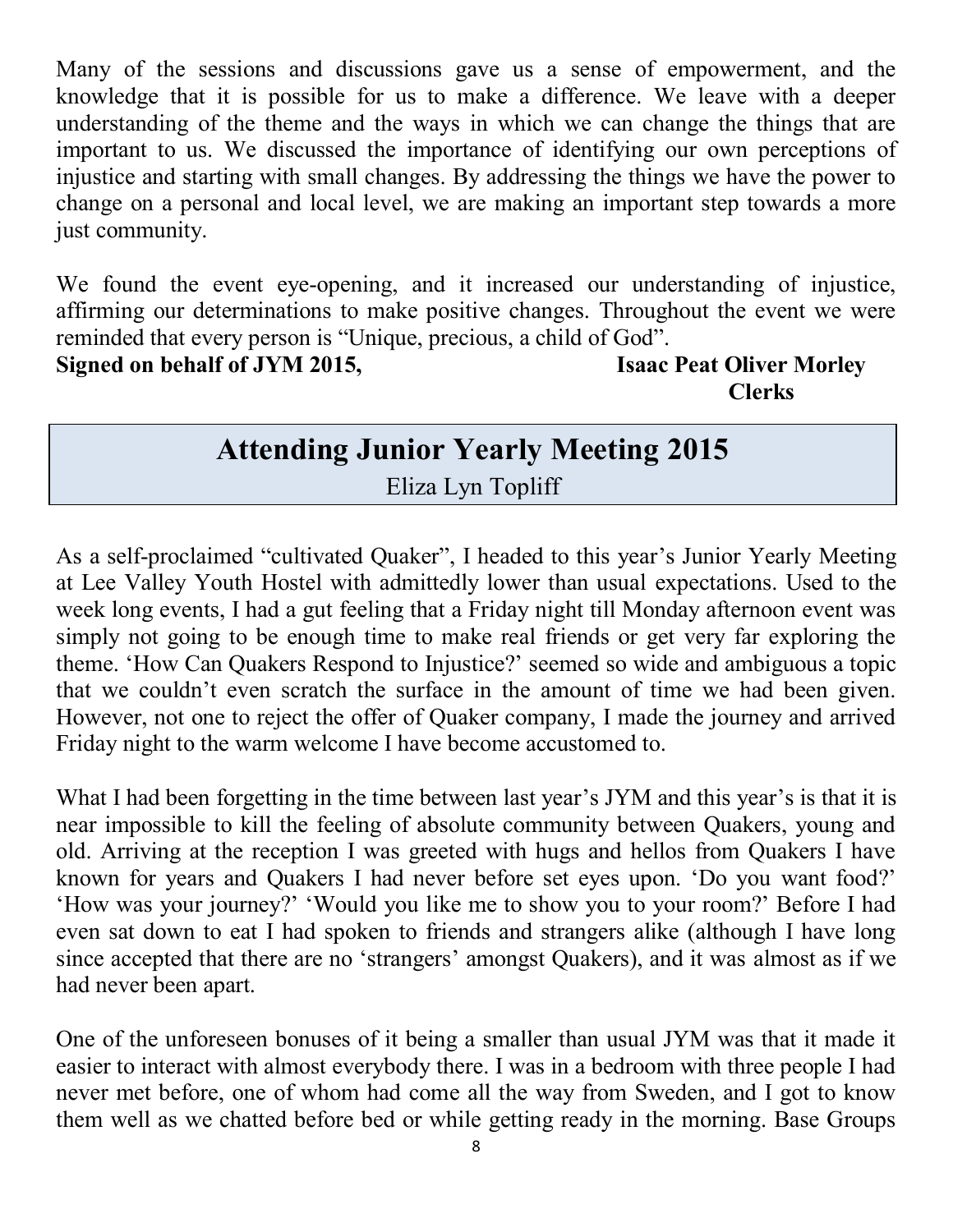gave us an opportunity to form strong bonds with a small group of Friends, with teambuilding exercises and conversations following the sessions which gave a more intimate space to share thoughts and feelings about the theme. Meeting new people felt natural and easy as there was so much to talk about; everybody had something to contribute to both the structured discussions and the casual conversations.

We travelled to Friends House in central London on Saturday for an interactive session on global injustice and to listen to the Swarthmore Lecture. This year's lecture given by Diana Francis was incredible in its flexibility, able to feel relevant to every person listening. She spoke about the "power of the powerless", which echoed the feeling that we at JYM largely shared; that as young people we had to stand up even though we felt our voices were too quiet to be heard. I personally took from it a sense of collective responsibility and acknowledgement that all voices are soft - nobody can speak loud enough alone to make a change and it will take all the voices we have to make the protests that we want to be known. There was something very human and personal about the way she spoke, 'with us' as opposed to 'to us', and I do think I speak for most when I say that we left the lecture feeling lighter and more important that when we entered.

My previous prediction that we weren't going to be able to properly explore the theme in our short time together was in part fulfilled. In the words of our epistle, we were left with "more questions than answers", but actually this turned out to be a good thing. As it often is with JYM, the thinking and thematic exploration continues long after the event is over. Instead of going to the event to find clarity, I found that it disrupted my clarity and planted doubt in my mind about how I went about facing injustice - how can I do more? How can I make individual improvements in my life that will benefit others? The only thing I came away sure of is that I was wrong when I expected a short JYM to be a poor JYM - Quakers proved once again that they are an indestructible community force who create love and friendship no matter how much time they have together.

#### **Meeting for Sufferings Reflections of a Rep**

Peter Christy

'Would you like to be a Meeting for Suffering Rep?' Or was it 'We would like you to be MfS Rep'! Two subtly different ways of asking would you like to spend 6 Saturdays a year in Friend's House representing West Scotland Area Meeting. Even the word 'represent' is a little odd in the conventional sense of the word. However, all that accepted, for some strange reason that I've never quite understood, I said OK and now I look back on 6+ years of an incredible journey that has been exciting, boring, challenging and fulfilling.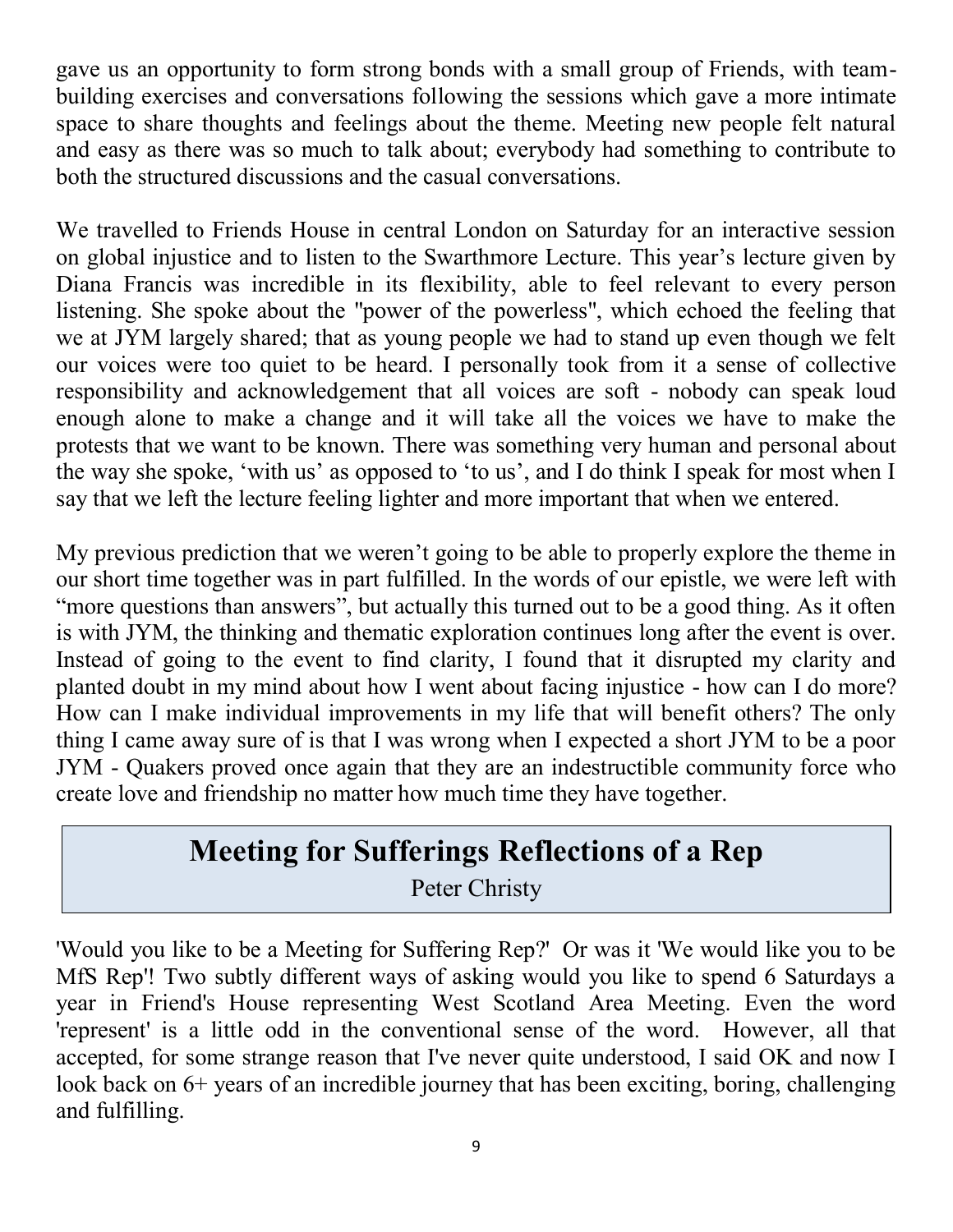Quaker Faith and Practice 7.02 tells us that Meeting for Sufferings is the standing representative body entrusted with the general care of matters affecting Britain Yearly Meeting and, in the intervals between Yearly Meetings, the making of decisions and the issuing of statements in the name of Britain Yearly Meeting. Within our church government it exercises discernment on priorities and receives regular interim reports for information and consultation on the Britain Yearly Meeting Trustees' work. It has a part to play in developing a visionary and prophetic role for the whole yearly meeting and in fostering communication throughout the yearly meeting. So what did I find?

I arrived in the days when well over 200 worthy Quakers were packed into the Small Meeting House at Friend's House. Sardines would probably have been more comfortable in their tin. It was after the split of responsibility between MfS's work of overseeing the spiritual aspects of the Society and BYM Trustees picking up the role of managing the day to day business of the Society. However, MfS was still new to its role and I can remember the occasion when the Meeting decided to pass a particular matter to one of the central committees, when the then Clerk to BYM Trustees stood and said "you can't do that, what you can do is to ask Trustees to see if the matter could be passed to the said committee". There was a shockwave round the room as Friends realised that things were going to be different.

These were also the days of the 'Home Groups'. I was lucky; my home group was well managed and a real pleasure to be part of. Other groups apparently didn't gel in the same way and were therefore far less rewarding. As a result, after the next change, Home Groups were dropped. This change was the halving in size of Meeting for Sufferings with only one rep from each Area Meeting with an Alternate. This system appears to be of mixed benefit with pros and cons which are still working themselves out after a whole triennium. The situation in WSAM was never tested, as I was nominated to serve on MfS Agenda Group and therefore would have to be at all MfS's so the Alternate would simply be on standby.

The work on the agenda group was fascinating giving me an insight into the workings of a major Quaker meeting. It did have its 'Winnie the Pooh' moments; I was listening to a long discussion on some Inter Church business when I suddenly declared that I was having a "Winnie the Pooh moment". The discussion stopped and I explained that "I was a bear of very little brain" and had no idea what they were talking about! It turned out that none of the others knew either so the document was sent back to be rewritten in plain English.

Over the last year I've been on the Long Term Framework group trying to paint a picture of what we all (Quakers in their local meeting) want the Society to look like in five year's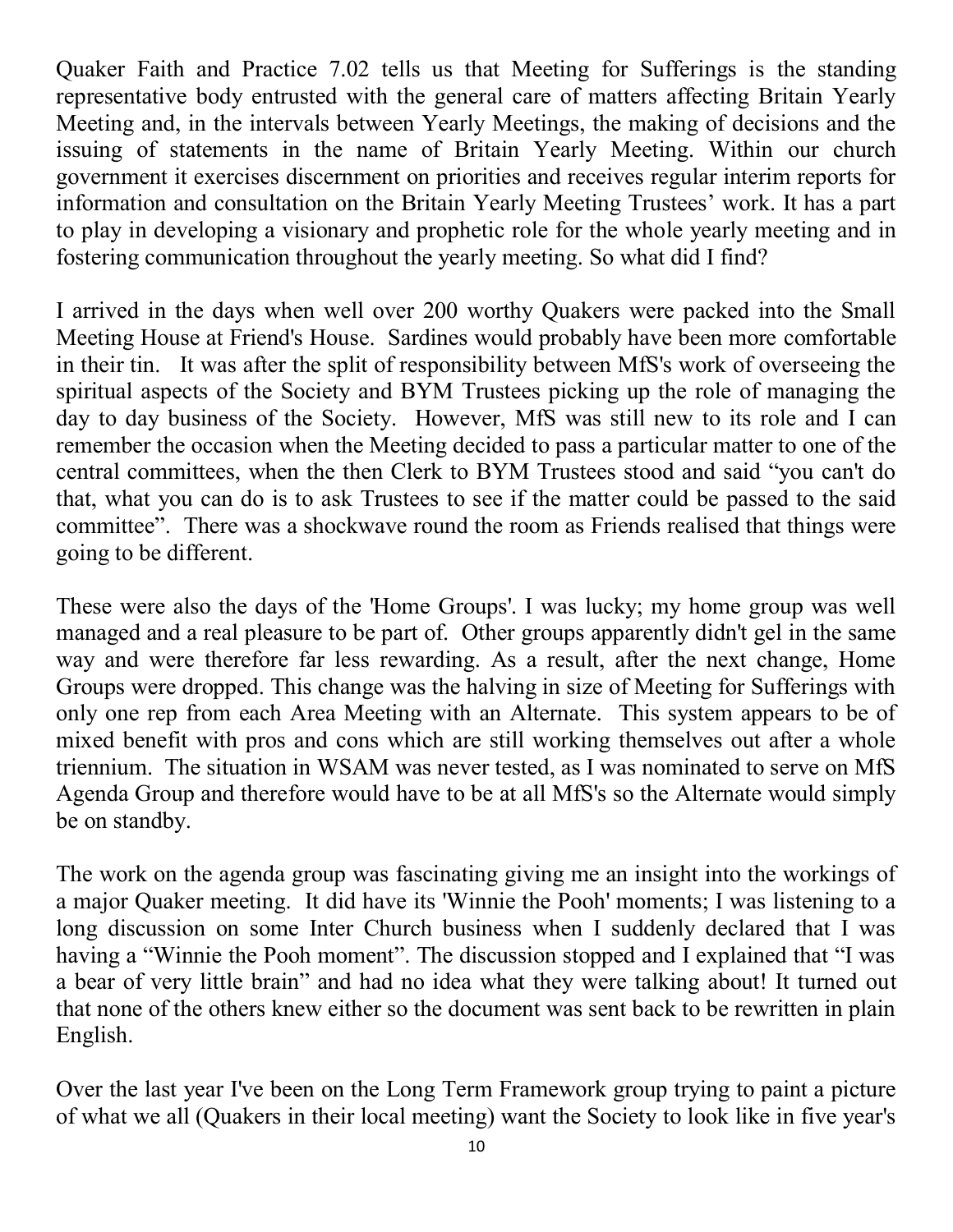time so that groups such as Trustees and Central Committees can direct their work toward this vision. It has been a challenge to cut through Friends general tendency to be long winded and verbose to enable us to produce a document that is simple and direct enough to be read and understood by Pooh Bear.

I'll not miss the six hours each way on the train to attend but will miss the challenge, friendship and warmth of this rather strangely named Meeting for Sufferings.

### **A Spirit-led Approach to Conflict in Quaker Meetings**

Quaker Life Representative Council - Woodbrooke 17-19 April 2015 Phillida Ball

As the new Area Clerk of WS Overseers I was invited to attend this conference on conflict - thanks to Area Meeting for supporting me with this. Besides the opportunity to get to know some of the other Quaker representatives throughout GB, I ask myself what I have gained, been stimulated and challenged by attending this conference.

Conflict as we know is very much part of life, as people are different and see things differently and Quakers, I guess are no exceptions.

The question was put to us: Quakers have a long tradition of supporting people in conflict situations (involvement with the abolition of the slave trade, development of AVP-Alternatives to Violence Project etc.) Are we good at resolving conflict among ourselves or do we have a tendency to 'brush things under the carpet'? Tom Leimdorfer in the Quaker pamphlet 'Once Upon a Conflict'(2014) which has just been republished with additional material writes 'Conflict is not always a bad thing. It can release creative energy, lead to the creation of new ideas. It can bring people together in a joint enterprise to find a solution, even if they were on opposing sides. It can also be very destructive and violent'.

Izzy Cartwright from Quaker Peace & Social Witness gave a very engaging introductory talk on conflict. She pointed out that when conflict arises we can become afraid because we can have a lot to lose. However a passive-aggressive stance can be dangerous and unhealthy. She talked about her experiences working with 15 year old boys from Hackney who had been excluded from school as well as work with children from conflict areas around the world. She described creative projects involving nurturing of the self to help them like themselves as a requisite for engaging with others in their shared vulnerability. For example, she invited some elderly people to meet the boys from Hackney. The boys were invited to make tea for their visitors and both groups talked to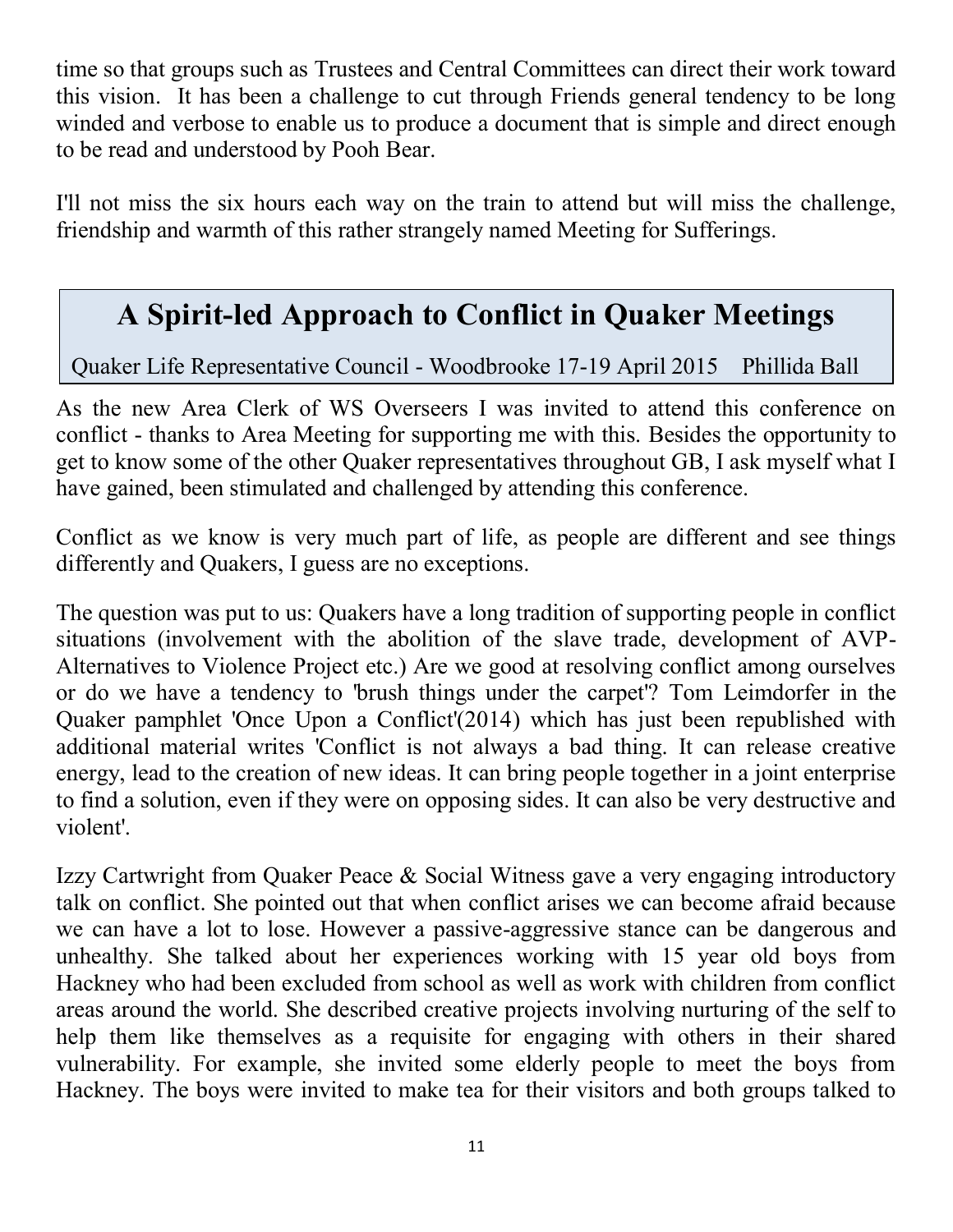each other about situations where they felt vulnerable, through which there arose a shared understanding about their similarities.

Izzy showed us the Chinese symbol for conflict or crises, which consists of two symbols, one meaning danger, the other opportunity. She also showed us a beautiful metaphor of fragility made more beautiful and strong, which was that of a Chinese bowl that looked as though it had been broken but repaired with gold, 'the bowl with the golden thread'.

She talked about the importance of truly listening with our hearts, willing to be vulnerable, knowing our own 'conflict styles' and whether we can learn to be better at dealing with conflicts. Whether we can also become 'Upstanders rather than Bystanders'. A good example of this was a showing of a clip from the Tottenham riots in 2011, when Tariq Jahan, the father of one of the three young men who were knocked down and killed by a car during the Tottenham riots in 2011, spoke to the rioters. The riots you will remember was triggered by the fatal shooting of 29 year old Mark Duggan by the police. Mr Jahan stood up and addressed the crowd saying that violence is not the solution, "Two wrongs never make a right...," and appealed to the crowd of youth to go home. As a result, the violence subsided.

During the conference weekend we were divided into small groups where we were given the opportunity to discuss the positive and negative aspects of conflict and to share some of the causes of conflict in our meetings. In my group some causes expressed included sometimes a lack of appreciation for work carried out by members, poor support in roles undertaken and a need for more sharing of responsibilities. We also discussed the need for better ways of communicating with each other, importance of using 'I' statements and listening skills and knowing our own 'conflict styles' as highlighted by Izzy Cartwright. These conflict styles have been represented by 5 different animals in Leimdorfer's book. He writes "the turtles seek to avoid conflict, they prefer to ignore it or withdraw from it rather than offer a viewpoint or try to work through it." (Whereas) "The owl tries to find a mutually agreed solution, willing to spend as much time as needed working through the conflict, highly valuing resolving the issue and the relationship". Doesn't the style of the owl sound the same approach Quakers use when carrying out their Business Meetings where everyone has their say before a consensus is agreed?

To end this account, I'd like to quote from George Fox from QF&P 20.67 *'And all Friends take heed of jars and strife, for that is it, which will eat out the Seed in you; therefore let not that harbour in our bosoms, lest it eat out the good in you, and ye come to suffer in your own particulars. Therefore dwell in love and life, and the Power and Seed of God, which is the honourable, royal state.'* George Fox, 1656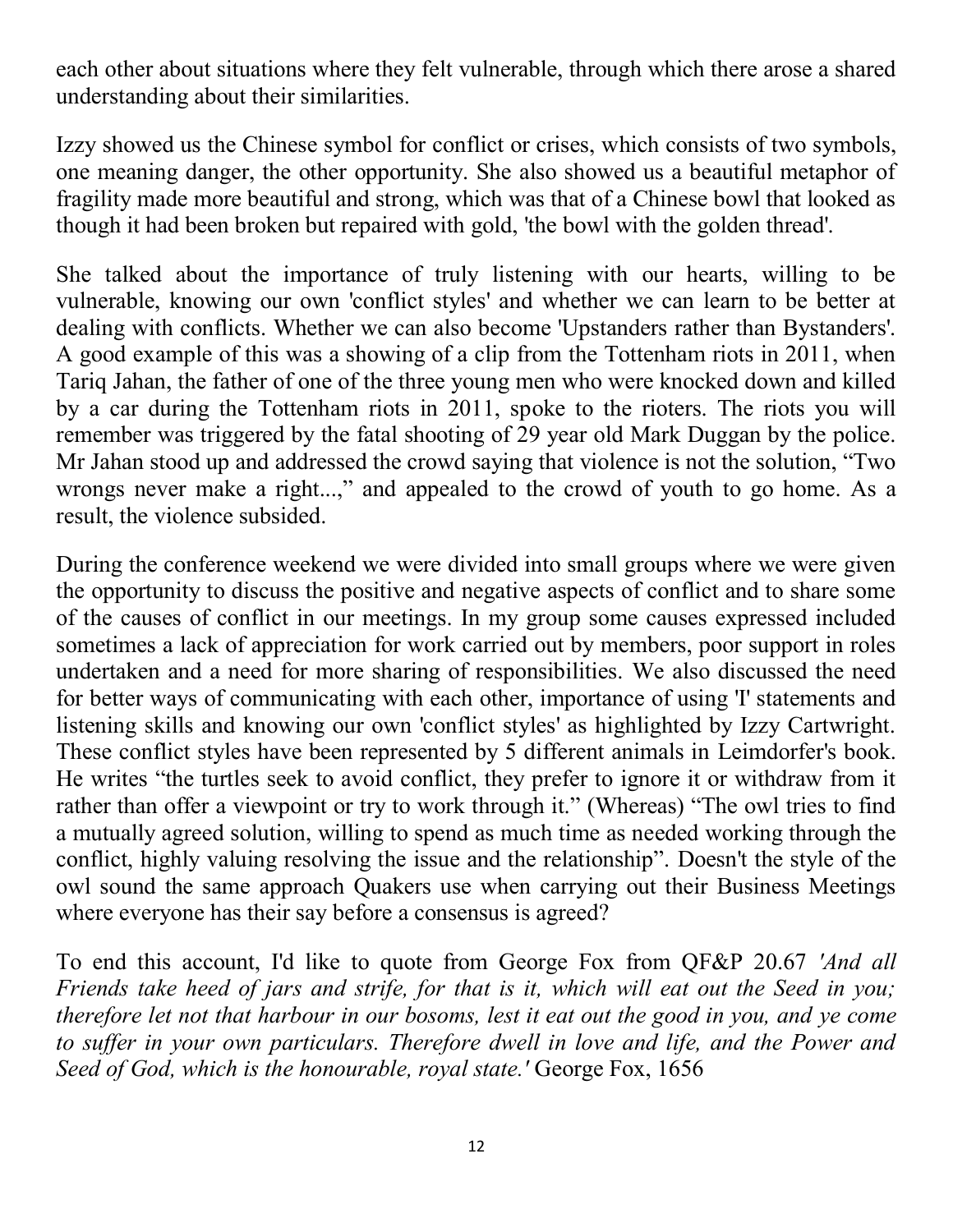### A **Quaker Storyteller** Alastair McIver

Storytelling has transcended the bounds of a simple hobby for me, and is now a fundamental part of my identity. That is where my Quaker faith and my storytelling intersect, for both have risen to the ranks of Who I Am, not merely what I do. Both trigger that amazing feeling of starting a sentence "I am a…" and being immensely proud of its end.

I ministered once, in my earlier days as an Attender, on the connection between the two. Confidence doesn't come naturally to me. What confidence I have is a consequence of storytelling – it subsidises the rest of my life, including the part that enables me to stand and speak into the silence. Ministry differs enormously from storytelling. One is a performance, the other is not. For one, ego is a barrier; for the other it is a prerequisite. One is a simple, humble statement of personal truth; the other is a flamboyant, extravagant and occasionally rude statement of personal truth. Both require courage and confidence, and a certain kick from an inner-something.

To be a Quaker, for me, is to know that God expects me to use my gifts for the benefit of others. My gift is storytelling, which is a wonderful sharing experience. I have run workshops on the themes of Storytelling as a Force For Good, Storytelling and Conflict Resolution, and encouraging people to tell stories to the children in their lives. I also tell stories at storytelling clubs and in classrooms, and for the last four years have been running one-to-one storytelling sessions with an adult with learning disabilities.

Storytelling is the oldest art-form in the world, a great uniter of cultures, and something all human beings have in common. It is a profound (yet often silly) way that all of us can find a special voice to spread peace and equality wherever we go.

### **On Being An Elder** Jim Alderton

Before becoming an Elder I had come to accept what I saw as inappropriate behaviour and ministry in MfW, (sadly even my own). But as an Elder I felt a responsibility to do something about it. This became an obstacle to my own centring-down in Meeting, although this only really became clear to me after I had laid down Eldership.

Earlier pinnacle experiences of "Gathered", or what American Friends call "Covered" Meetings left me with a yearning for more such Meetings. But ministry that does not deepen Meeting or is at odds with an emerging shared discernment. can so easily burst the bubble, I treasure the memory of a time at Glasgow when the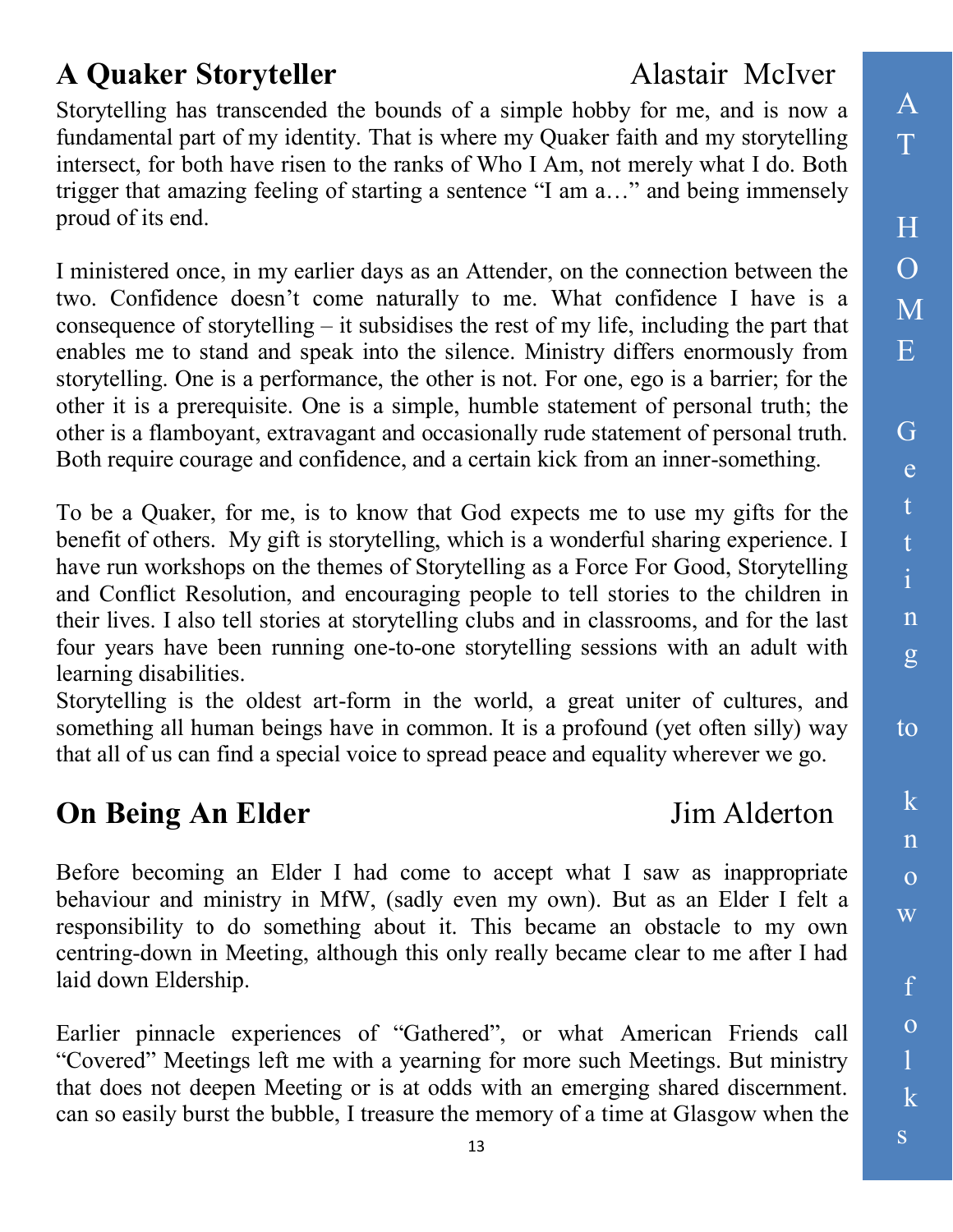Meeting was so deeply gathered that a Friend stood just before noon to implore the Elders not to bring it to an end!

After much discussion in Elders following a succession of of shallow and wordy meetings, Sheila Semple and Ruth Wilkinson produced excellent papers on Meeting and Ministry, which had a noticeable effect. We all need to bear in mind that Meeting is at core about silent waiting on the spirit and leave our hobby-horses in the rack at the door. I sit easily in Meeting now, thankful for my twenty-five years among you and hoping for many more.

#### **A Local Meeting - Ayr Peter Christy**

Ayr, Ayrshire, Ayrshire and Arran and now again Ayrshire Meeting, has metamorphosed significantly over the nearly 30 years that I have known it. We have lodged in five different locations, not forgetting that we currently meet in three locations. The main one of these is in the Citadel Sports Centre, Ayr, where we meet on the  $1<sup>st</sup>$  and  $3<sup>rd</sup>$  Sunday, in Ardrossan on the  $2<sup>nd</sup>$  Sunday and Girvan on the  $3<sup>rd</sup>$ .

We have been blessed over the years with several families with a range of musical abilities; one occasion standing out for me was the Christmas party held after meeting with 12 or 15 Friends packed into a small meeting room with French Horn, keyboard and Bob Hay leading the lusty singing of Carols. Who said Quakers worship in silence.

There have also been lean times when there has only been 1 Friend at Sunday worship, but those times come and go. Currently there is an average of 10 to 12 Friends attending the Ayr meeting, 5 to 8 the Ardrossan meeting and 2 to 4 in Girvan. But this is about as good as it gets in the time I have known the meeting.

We have an interesting Geography with many Friends travelling up to 25miles each way to get to meeting. This creates issues when we wish to organise discussion groups and similar activities and Friends in the South rarely meet and folks in the North. But then this is a common challenge faced by many meetings across Scotland. It is a strange fact that it is probably as quick for everybody to get to Glasgow.

However, being small hasn't stopped us from getting involved at area and national levels. One member was a very active member of the Northern Friends Peace Board, albeit with slightly unconventional views. We have also provided our Monthly/Area Meeting with Clerks, Treasurers, Assistant Treasurers Registering Officers, Nominations Reps and AM Trustees. At the national level we have supplied MfS Reps, Stewardship Committee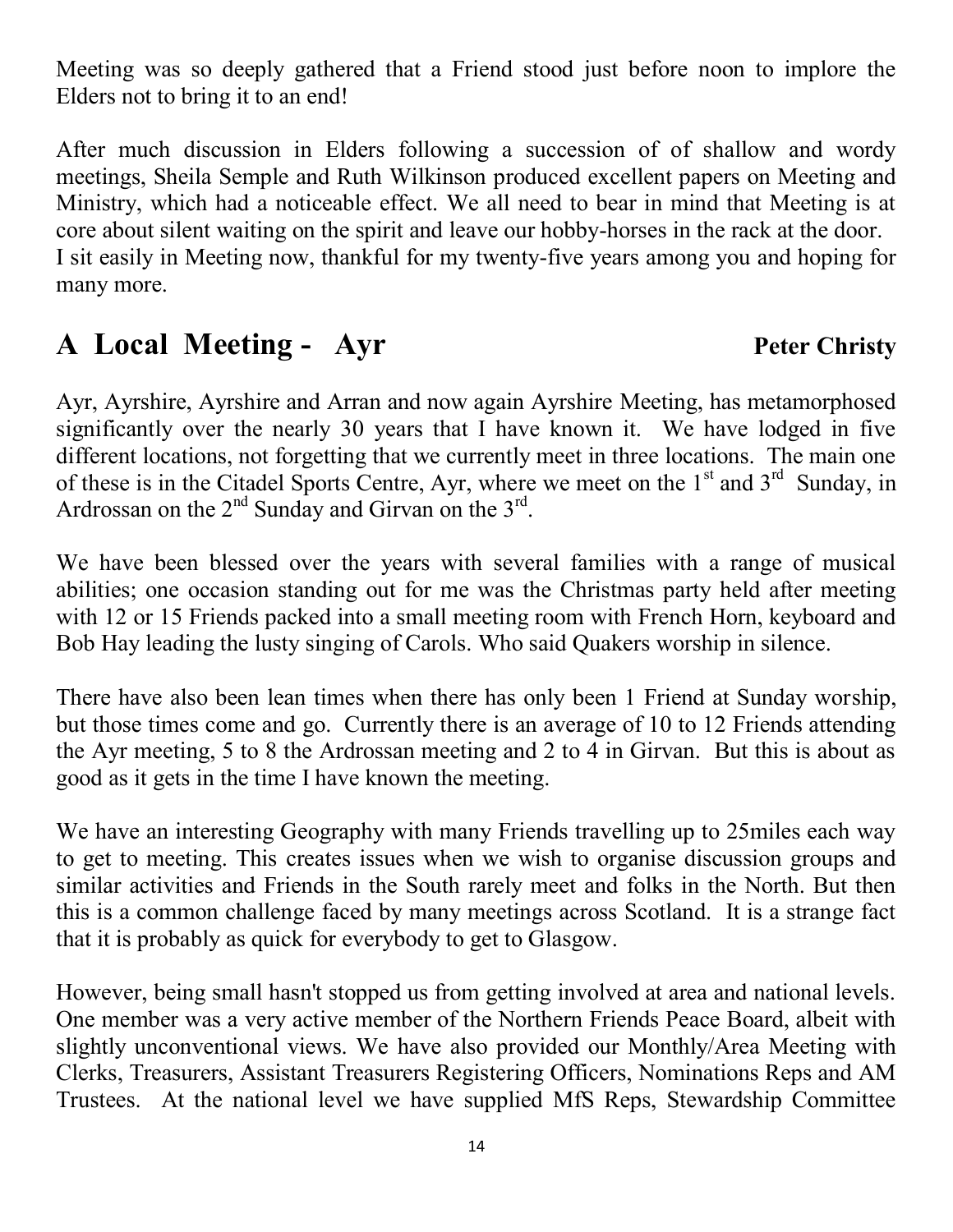Clerks, BYM Trustees and QWCC members. Having this external connection strengthens our Meeting Worship as we aware of a bigger picture of the Society with its strengths, weaknesses and challenges.

#### **A Book that has influenced me as a Quaker Neil McKechnie**

I began attending Glasgow Quaker meeting sometime in the early 1970s as I began my spiritual journey in search of a truer meaning to life. I usually went to the mid-week meeting for worship then at 16 Newton Terrace. Part of my searching was to read about Quaker history and testimonies. I had just graduated with a history degree, so was drawn to those books that showed how Friends testimonies had grown and influenced work and wider engagement in the world, reinforcing my sense of the interconnectedness of the world we live in.

It was in Newton Terrace that I first came across Arthur Raistrick's book *Quakers in science and industry* which I've recently rediscovered in the library of the current meeting house, ironically, as the neighbouring building was being noisily demolished - an application of science and technology that has some link to the origins of the industrial revolution in the  $17<sup>th</sup>$  and  $18<sup>th</sup>$  centuries that Raistrick writes about in such detail.

What's clear is how early Friends loved one another, and how out of a small group of persecuted people grew a working democracy of real equality of person. A farm servant had as much respect and support in their ministry as a person of wealth and position. This sense of being bound together in a loving family led to the search for "innocent" trades, as a Raistrick says "a new world waiting for conquest, the world of the domestic market for humble every day articles" and out of this grew the successes of the Quaker ironmasters such as Darby with such a significant contribution to the industrial revolution. These successes in trade and commerce, the application of science, the linking to transport through railways and canals led to the rise of the banking houses through extended Quaker families. It was necessary to develop a credit system of loans for ordinary folk, based on integrity and honesty and an outlook on society based on goodwill to all. Recent crises in the banking industry show how far financial services have moved away from their distinctive Quaker origins.

The book takes us on to the  $18<sup>th</sup>$  century with many Friends moving out of a narrower view of the Society of Friends, particularly those in banking. One of Raistrick's concluding statements is that "in some degree we might say that Quakerism tried conclusions with the world, won itself a place of honour and respectability in the world, and lost part of its dynamic message in its success".